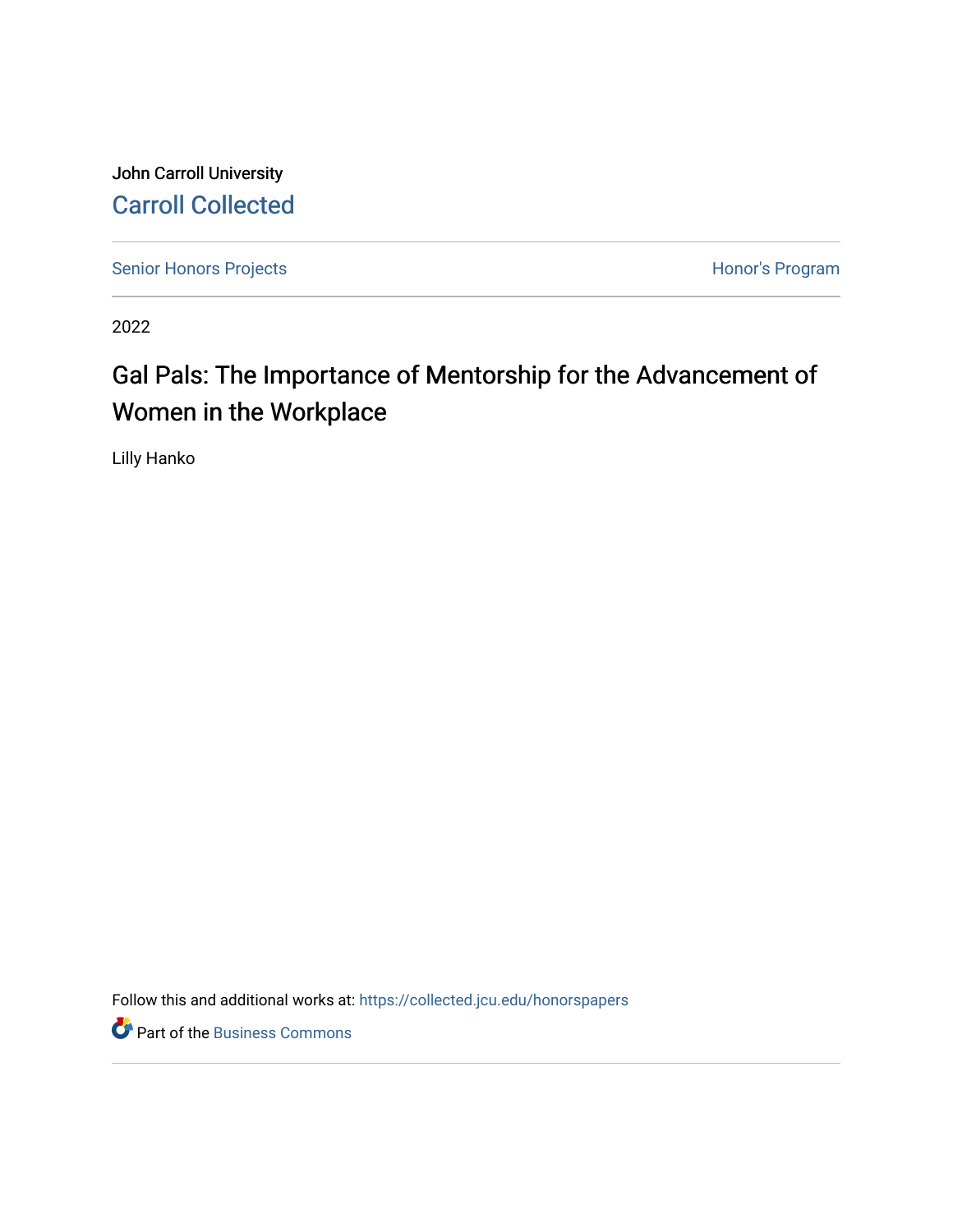## **MHR CAPSTONE PORTFOLIO PROJECT RESEARCH REPORT AND ANNOTATED BIBLIOGRAPHY**

## **Gal Pals: The Importance of Mentorship for the Advancement of Women in the Workplace**

#### **Submitted by: Lilly Hanko**

Most of the past studies conducted on mentoring are not specific to the experiences of women. More and more research is starting to focus on women in particular, and this allows us to better understand the importance of mentoring on the career development of women. Women often struggle with finding and leveraging mentors. A woman-to-woman mentoring relationship is one of the most valuable and impactful resource a woman can have in terms of her career growth and success. This paper will review the benefits of mentoring women, what women seek in mentoring relationships and the key components of effective mentorship, why woman-to-woman mentorship pairs are so necessary, and the barriers that hinder women from seeking out and developing mentoring relationships.

The benefits of mentorship are plentiful and prove just how important mentorship is. According to one study that followed nearly 200 participants in a six-month formal mentorship program, mentees reported higher levels of job satisfaction, self-esteem, career mobility and opportunity, and a stronger sense of organizational commitment (Fowler et al., 2021). Shifting our focus to mentoring women in particular, mentorship opens the door to more opportunities for women, such as high-visibility projects or promotions, and provides a path into leadership and more senior positions (Elting, 2018). The advantages of mentorship extend far beyond just the impact mentoring has on a mentee's career, as there are benefits also for the mentor and the organization(s) through which the two parties are connected. For those serving as mentors in one study, higher levels of job performance and job satisfaction were reported, along with less intention to leave the organization and improved leadership and managerial skills (Fowler et al., 2021).

With women in more senior positions serving as mentors, women in junior roles have additional opportunities that allow them to pursue leadership roles, and they directly witness gender representation by seeing their mentors and other women in these positions. With the encouragement and support of their mentors, there is an increase in women seeking leadership roles, which leads to an increase in the number of women who fill those positions. This cycle of mentorship continues, and the result is more women in executive roles and greater diversity in more senses than just surface level (Elting, 2018). An increase of women in the C-suite leads to diversity of thought, thus creating an environment where companies are more socially responsible, more open to change, less open to risk, and more profitable (Post et al., 2021). To round out the organizational benefits, companies experience an increase in employee engagement when a formal mentorship program takes place (Fowler et al., 2021).

Understanding how important mentorship is and the many benefits is crucial to understanding why women are so intentional when seeking out potential mentors. In a study conducted by Dustin et al. (2019), nearly 40 women in the commercial real estate industry were interviewed about their experiences with positioning themselves to receive mentorship and guidance as their needs change throughout their career. After conducting these interviews, the authors concluded that women view seeking mentors as a strategic process, during which they evaluate potential mentors based on their anticipated commitment to the mentoring scenario, the expected reciprocity of the relationship, and motivation of each party to maintain the partnership. Additionally, the mentees were motivated to build relationships with other women in the industry as a means of elevating and advancing their careers (Dustin et al., 2019). The strategy utilized when finding a mentor directly ties into some of the key aspects of an effective mentoring relationship. According to a study that spanned STEM-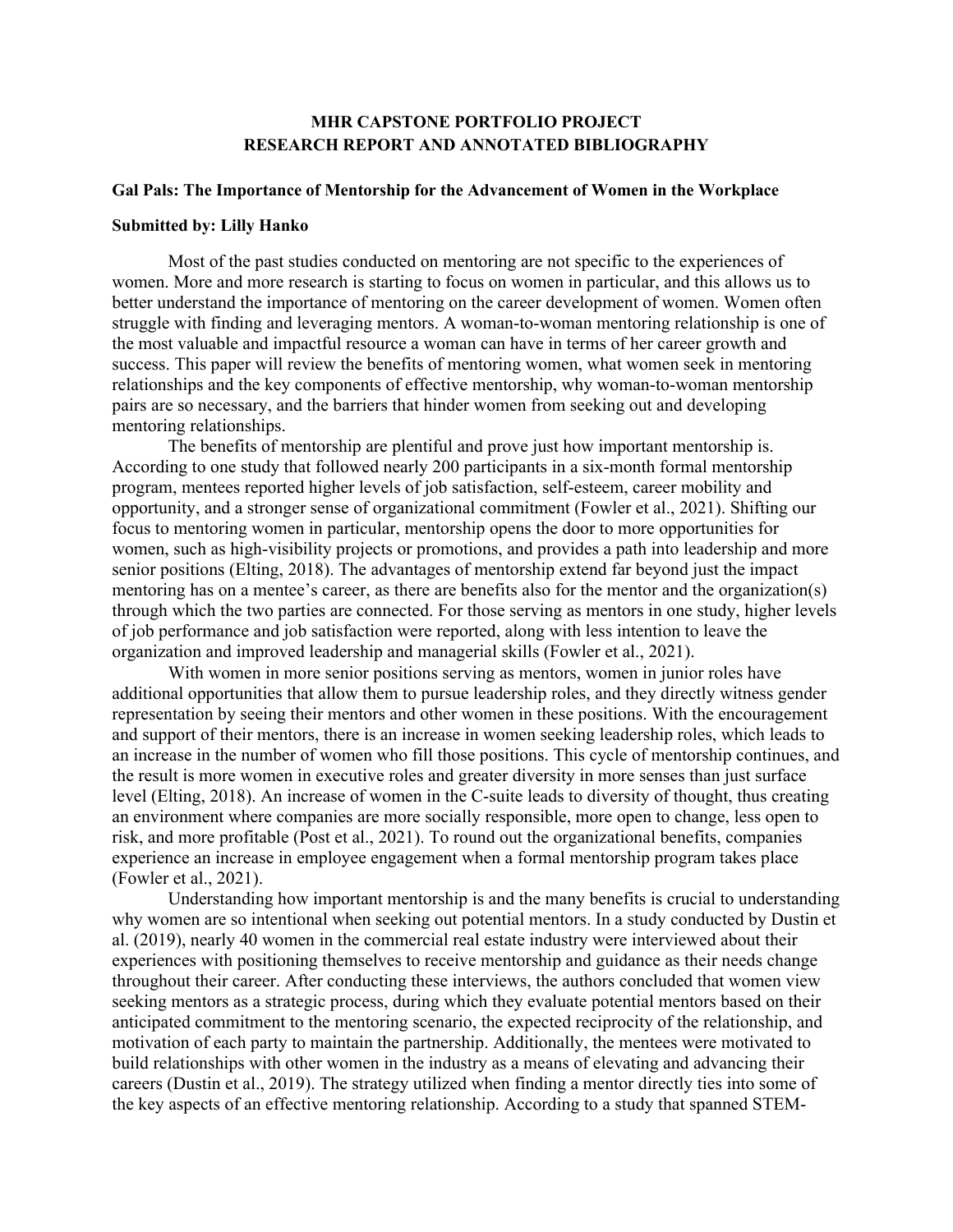related disciplines from twelve universities in the United States and Puerto Rico, there are eight main components that both mentors and mentees found to be crucial to mentorship: "open communication and accessibility, goals and challenges, passion and inspiration, a caring personal relationship, mutual respect and trust, exchange of knowledge, independence and collaboration, and role modeling" (Eller et al., 2014).

Knowing what women seek in mentoring relationships and the benefits therein, one might wonder why women struggle to find professional mentors. Attempting to gain access to the same opportunities and knowledge as those in the "Old Boys' Network" can be difficult due to a number of factors. According to Merriam-Webster (n.d.) the "Old Boys' Network" is commonly defined as "an informal system in which wealthy men with the same social and educational background help each other," typically in the sense of using their connections and influence to provide opportunities to elite schools or executive positions. This definition is not limited to those who are wealthy, as these sometimes unspoken or unofficial connections are upheld within companies. As Janice Omadeke (2019) describes in her TEDx Talk, her male counterparts would get drinks or play golf with highlevel men in the company and return with tips for networking and expanding their skillset to be considered for upcoming open positions within the company. When she asked the same executives and high-level employees for the same advice, she was met with remarks related to her appearance and clothing.

This bias and the inability of women to crack the "Old Boys' Network" combined with the barriers perceived by women when seeking mentors provide an explanation as to why women struggle to find professional mentors. According to the study conducted by Ragins et al. (1991) that compared the "gender differences in perceived barriers to gaining a mentor," women perceived more barriers than men despite being controlled for factors like age, rank, and tenure (p. 939). Women reported higher levels of other additional barriers, such as the lack of institutionalized mentorship programs, the lack of opportunities to meet potential mentors and gender bias. Most notably, women responded that they feared their attempts to connect with potential male mentors would be misinterpreted as sexual advances and could also cause additional office gossip (Ragins et al., 1991).

This fear is one reason why women tend to prefer other women as mentors. While having male sponsors or advocates within an organization can be advantageous, this type of relationship is different from having a mentor who has similar experiences and can empathize with the mentee's reality. Having mentors with similar career experiences and personal interests who are also women provides additional benefits and an opportunity for a more personal connection to develop between the mentor and mentee. In one study that examined the experiences of members of the Women's Dermatologic Society, 75 percent of the respondents who participated in female-female official mentorship relationships preferred having a female mentor, and 80.5 percent of those in spontaneous mentoring relationships preferred a female mentor as well (Lin et al., 2021). This demonstrates just how prevalent the desire for a woman-to-woman mentoring relationship is, no matter if the partnership is joined formally or informally.

With the wide range of benefits provided through mentoring women, it is easy to understand how woman-to-woman mentoring relationships are one of the most valuable resource a woman can have in her professional career. Women are very intentional and strategic with their endeavors in seeking a potential mentor, especially due to the fears, biases, and perceived barriers that women face over the course of their careers. As research conducted on the effectiveness of mentoring and how these connections directly impact professional career development continues, it is imperative that we focus on the experiences of women.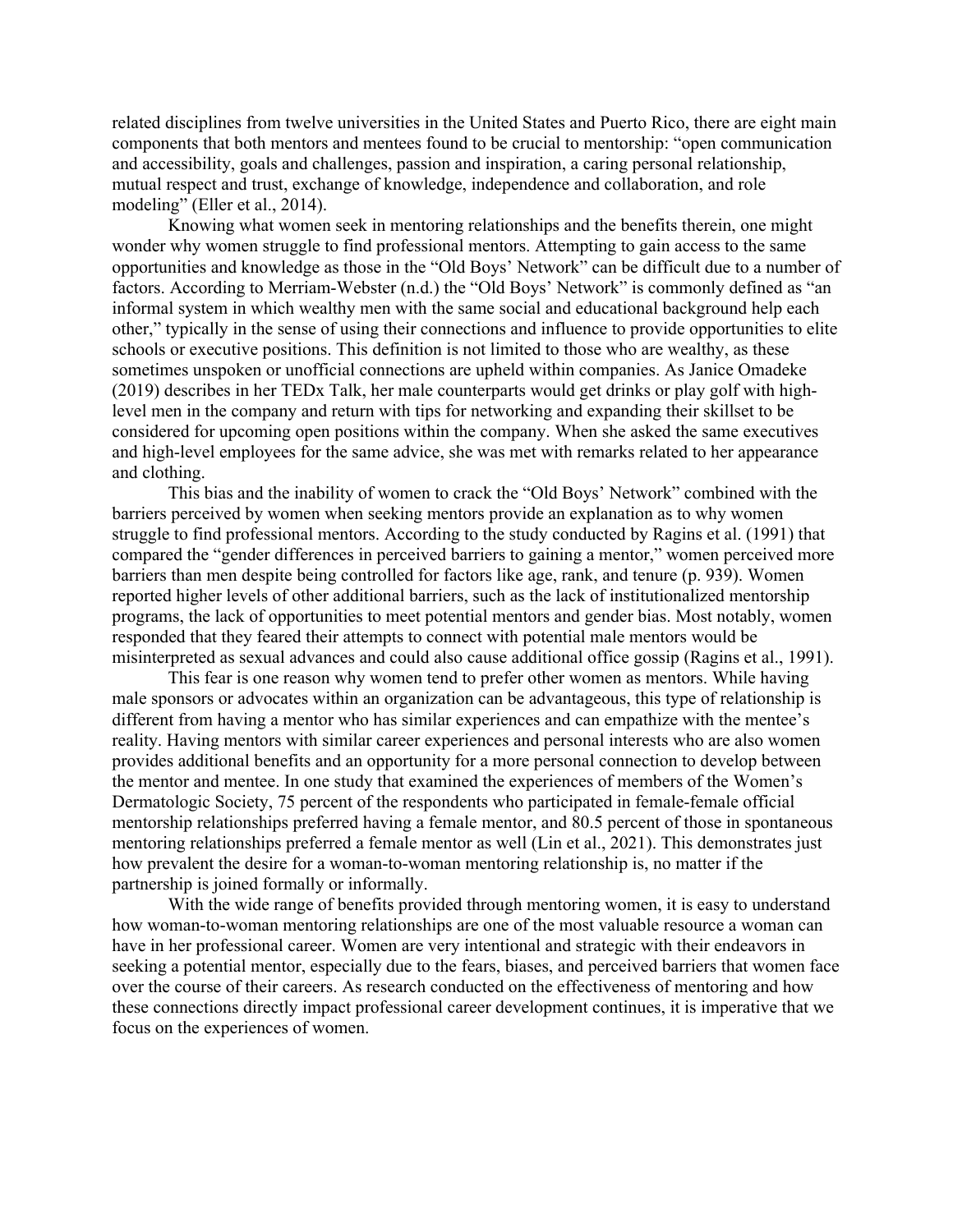### **Annotated Bibliography**

Dustin C. Read, Patti J. Fisher, & Luke Juran. (2020). *How do women maximize the value of mentorship? Insights from mentees, mentors, and industry professionals*. Leadership & Organization Development Journal, 41(2), 165–175. https://doi.org/10.1108/LODJ-02-2019-0094

In this article, 39 women were interviewed and their responses analyzed to find common and central themes in their attitudes toward mentoring relationships. This study found that mentor relationships are quite strategic, and women tend to focus on "commitment, reciprocation, and mentee motivation" when seeking out and positioning themselves in mentor and/or mentee relationships. The most important takeaway from this article is the strategic manner in which women enter into these mentor/mentee scenarios in order to better position themselves to ascend into a more superior or more senior role. This directly supports my argument that woman-towoman mentorship scenarios are crucial to a woman's advancement in the workplace and over the life of her career.

Eller, L.S., Lev, E.L., & Feurer, A. (2014). *Key components of an effective mentoring relationship: a qualitative study*. Nurse education today, 34 5, 815-20.

This study spanned various STEM-related disciplines from twelve universities in the United States and Puerto Rico, there are eight main components that both mentors and mentees found to be crucial to mentoring relationships. This study showed common themes among those participating in mentorship relationships, which provides insight into what is most valuable and important in these partnerships. I intend to use this in my paper to describe what women seek out in mentorship relationships.

Elting, L. (2018, November 26). 4 Ways Women Mentoring Women Can Change the World. Forbes. Retrieved March 22, 2022, from https://www.forbes.com/sites/lizelting/2018/11/26/4-wayswomen-mentoring-women-can-change-the-world/?sh=116102273813

This article from the ForbesWomen section of Forbes details four main benefits that arise when women mentor other women. Author Liz Elting points out the opportunities that are created for mentees through these woman-to-woman mentoring relationships. These will serve as primary benefits that support my argument as to the benefits of mentoring women. I intend to include these along with other, more measurable benefits gathered from other sources.

Fowler, J.L., Fowler, D.S. and O'Gorman, J.G. (2021), *Worth the investment? An examination of the organisational outcomes of a formal structured mentoring program.* Asia Pac J Hum Resour, 59: 109-131. https://doi.org/10.1111/1744-7941.12252

This recent study follows nearly 200 participants in a six-month mentorship program to determine the impact of mentorship on self-reported levels of self-esteem, job satisfaction, organizational commitment, and other additional topics. While this study includes both men and women, it provides important information regarding the benefits of mentoring for not only mentees but also mentors and for the organization. This is crucial in supporting my argument that mentorship is rewarding for all parties involved in the relationship.

Lin, G., Murase, J. E., Murrell, D. F., Godoy, L. D. C., & Grant-Kels, J. M. (2021). *The impact of gender in mentor–mentee success: Results from the Women's Dermatologic Society Mentorship Survey*. International Journal of Women's Dermatology, 7(4), 398–402. https://doi.org/10.1016/j.ijwd.2021.04.010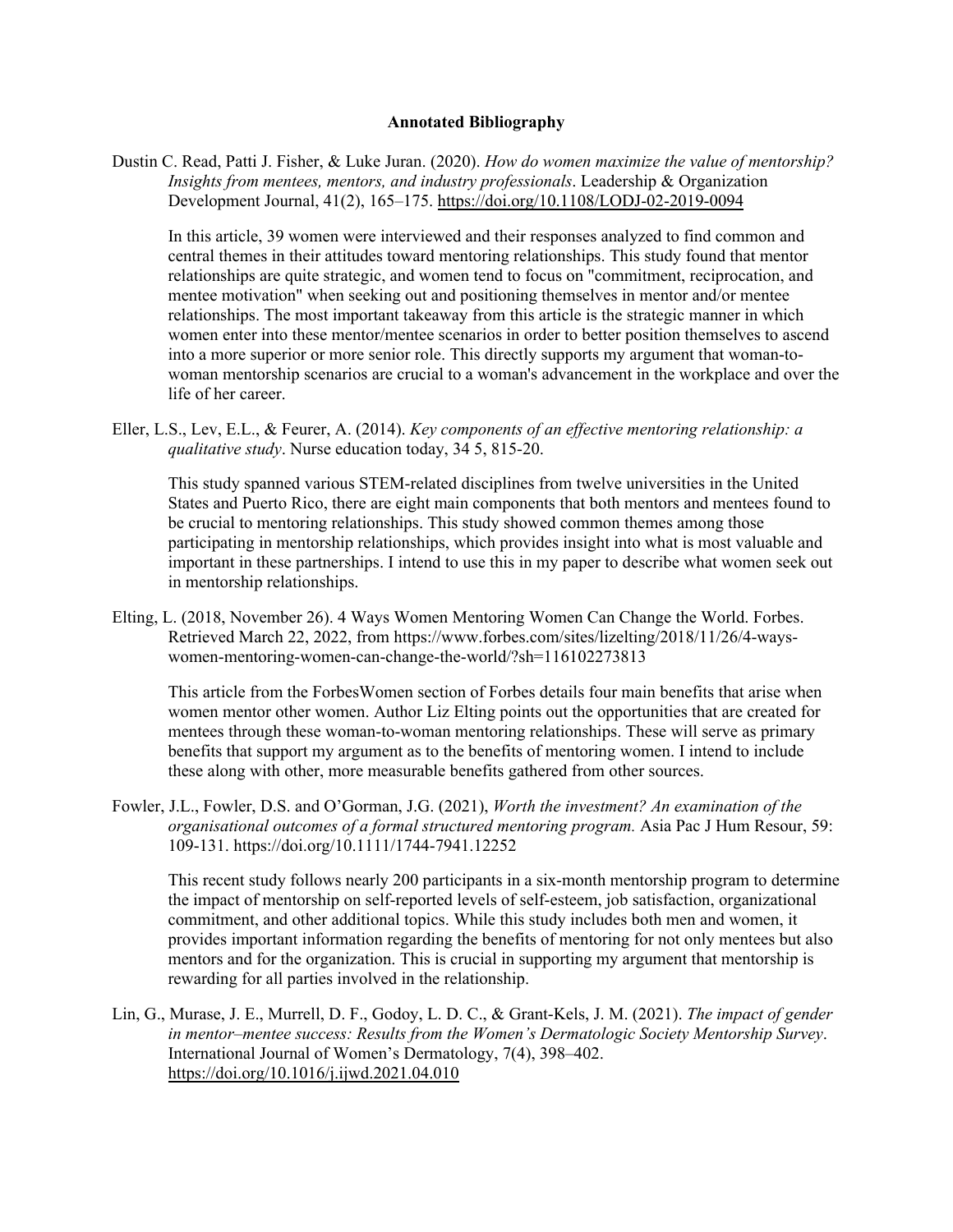This study conducted a survey that amassed nearly 300 responses, of which a majority were those identifying as women. The survey asked respondents about both formal and spontaneous mentor relationships and the preferences of having a mentor who is gender-similar versus one who is dissimilar in terms of gender. An overwhelming majority of respondents preferred having a gender-similar mentor regardless of whether or not the relationship between the mentee and mentor was formal. Gathering this type of information aids my argument that, in particular, women participating in a mentorship relationship with another woman is crucial to her success in the workplace. This study provides empirical evidence that mentees find gender-similar mentors as having a greater positive impact on their mentorship.

Merriam-Webster. (n.d.). Old boy network. In Merriam-Webster.com dictionary. Retrieved March 14, 2022, from https://www.merriam-webster.com/dictionary/old%20boy%20network

This source provides me with the definition of "old boy network." This is crucial to my argument as a segue into the perceived barriers to finding mentors and the different ways men and women view mentorship. This allows me to further develop my argument that woman-to-woman mentoring relationships are so crucial to help provide women the same opportunities that men in this network have the ability to experience.

Post, C., Lokshin, B., & Boone, C. (2021, April 6). Research: Adding Women to the C-suite Changes How Companies Think. Harvard Business Review. Retrieved November 7, 2021, from https://hbr.org/2021/04/research-adding-women-to-the-c-suite-changes-how-companies-think.

The research conducted for this article from the Harvard Business Review dives into the tangible and visible ways in which companies are affected by having women in high-level roles. In this study, several metrics were tracked among roughly 150 companies to see exactly how adding women in executive roles impacts their strategies and decision-making processes. This article in particular will provide me with important metrics related to women in C-suite roles, which allows me to demonstrate how having women in high levels of leadership improves the career advancement for women at that company. Having women in leadership positions who serve as high-impact decision makers provides other women in the company with powerful mentors and advocates in their workspace, which in turn allows for those women to take on greater responsibilities and/or move onto higher positions themselves.

Ragins, B. & Cotton, J. (1991). *Easier Said Than Done: Gender Differences in Perceived Barriers to Gaining a Mentor.* Academy of Management Journal. 34. 939-951. 10.2307/256398.

The research conducted in this article is crucial in understanding the perceived barriers to finding a mentor. This study compares how men and women view seeking a mentor and the reasons why they may struggle to find a mentor. One factor that I did not consider was the fear that attempts to create a mentoring relationship may be misinterpreted as a sexual advance by coworkers as well as the potential mentor. This is something that is unfortunately too common in the workplace, yet I hadn't thought of this as a barrier until reading the study. The information and statistical evidence here provides me with critical data to include in my project to support why finding a professional mentor is more difficult for women than it is for men.

TEDx Talks. (2019, March 6). *Mentorship & Workplace Equity Takes Work | Janice Omadeke | TEDxGraceStreetWomen* [Video]. YouTube. https://www.youtube.com/watch?v=U\_gRbvHntSw

Janie Omadeke's TEDx Talk highlights her own struggle with seeking advice while witnessing the advantages of the Old Boys' Club in her former corporate position. She details tangible ways that we can make changes in our own organizations to improve workplace equity, help other